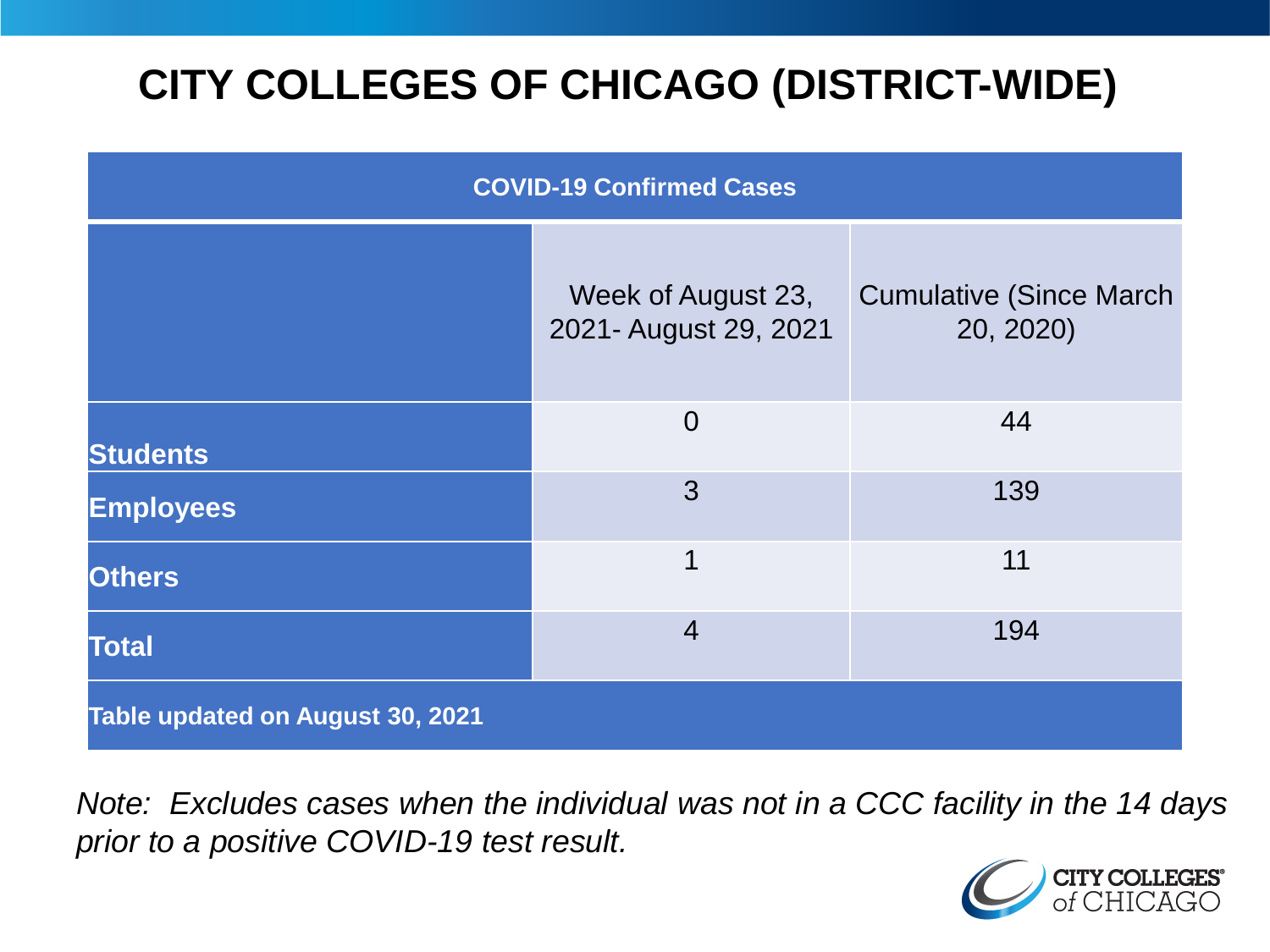### **DALEY COLLEGE**

| <b>COVID-19 Confirmed Cases</b>  |                                             |                                              |
|----------------------------------|---------------------------------------------|----------------------------------------------|
|                                  | Week of August 23,<br>2021- August 29, 2021 | <b>Cumulative (Since March)</b><br>20, 2020) |
| <b>Students</b>                  | $\overline{0}$                              | $\overline{0}$                               |
| <b>Employees</b>                 | $\overline{0}$                              | 19                                           |
| <b>Others</b>                    | $\overline{0}$                              | 1                                            |
| <b>Total</b>                     | $\overline{0}$                              | 20                                           |
| Table updated on August 30, 2021 |                                             |                                              |

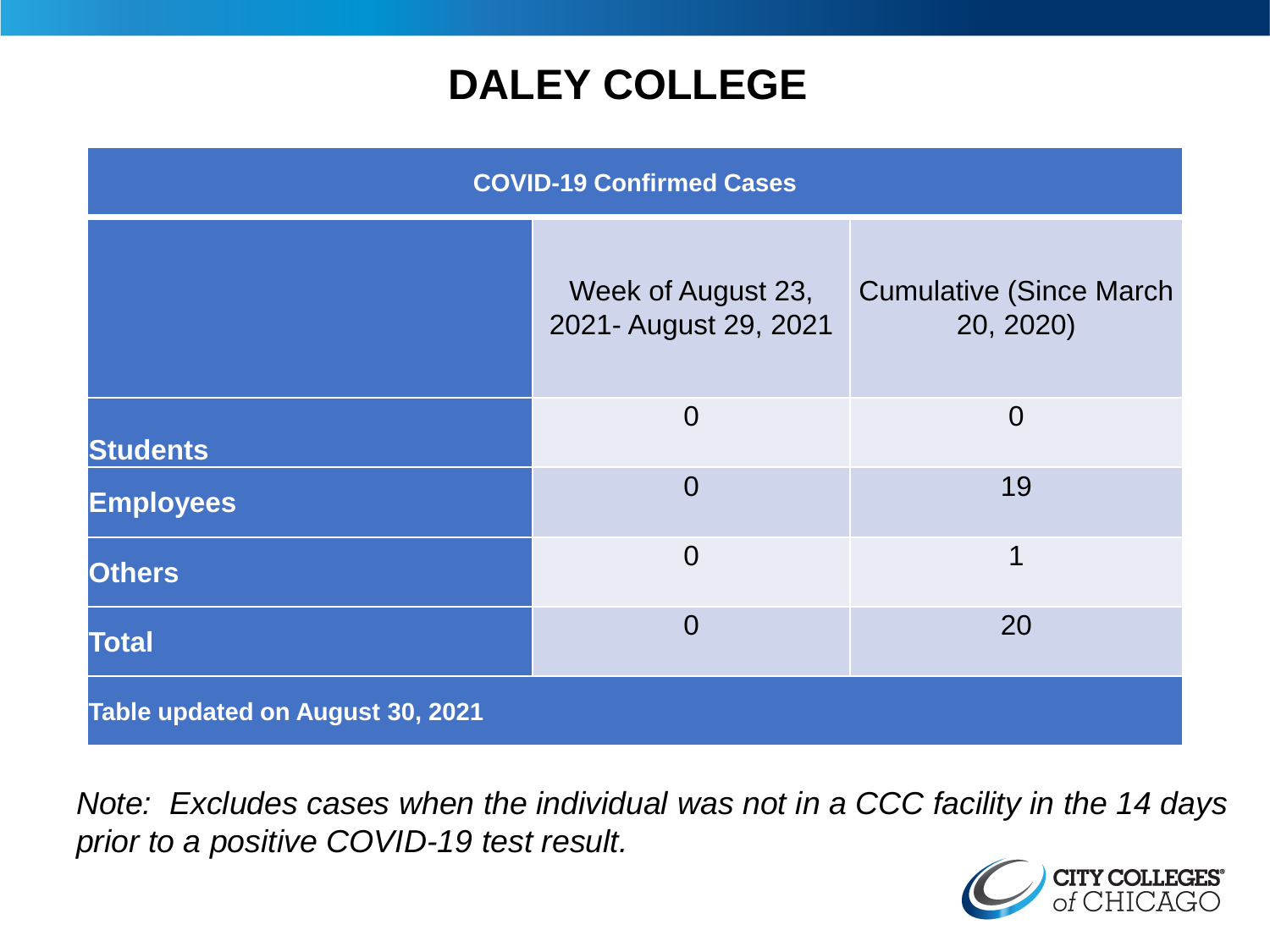### **HAROLD WASHINGTON COLLEGE**

| <b>COVID-19 Confirmed Cases</b>  |                                             |                                              |
|----------------------------------|---------------------------------------------|----------------------------------------------|
|                                  | Week of August 23,<br>2021- August 29, 2021 | <b>Cumulative (Since March)</b><br>20, 2020) |
| <b>Students</b>                  | $\overline{0}$                              | 8                                            |
| <b>Employees</b>                 | $\Omega$                                    | 11                                           |
| <b>Others</b>                    | $\overline{0}$                              | $\overline{2}$                               |
| <b>Total</b>                     | $\Omega$                                    | 21                                           |
| Table updated on August 30, 2021 |                                             |                                              |

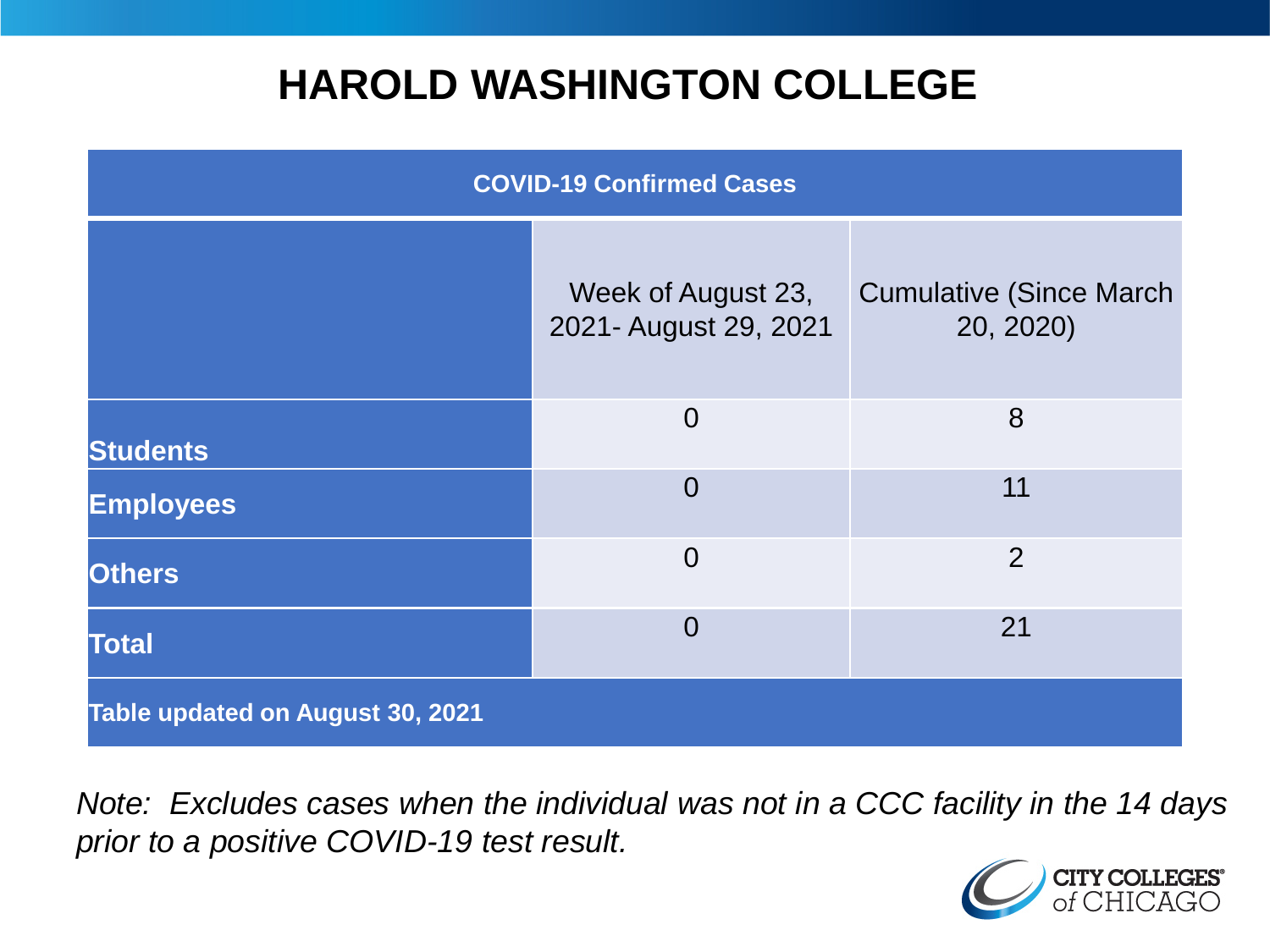### **KENNEDY-KING COLLEGE**

| <b>COVID-19 Confirmed Cases</b>  |                                             |                                              |
|----------------------------------|---------------------------------------------|----------------------------------------------|
|                                  | Week of August 23,<br>2021- August 29, 2021 | <b>Cumulative (Since March)</b><br>20, 2020) |
| <b>Students</b>                  | $\overline{0}$                              | $\overline{7}$                               |
| <b>Employees</b>                 | 3                                           | 28                                           |
| <b>Others</b>                    | $\overline{0}$                              | 1                                            |
| <b>Total</b>                     | 3                                           | 36                                           |
| Table updated on August 30, 2021 |                                             |                                              |

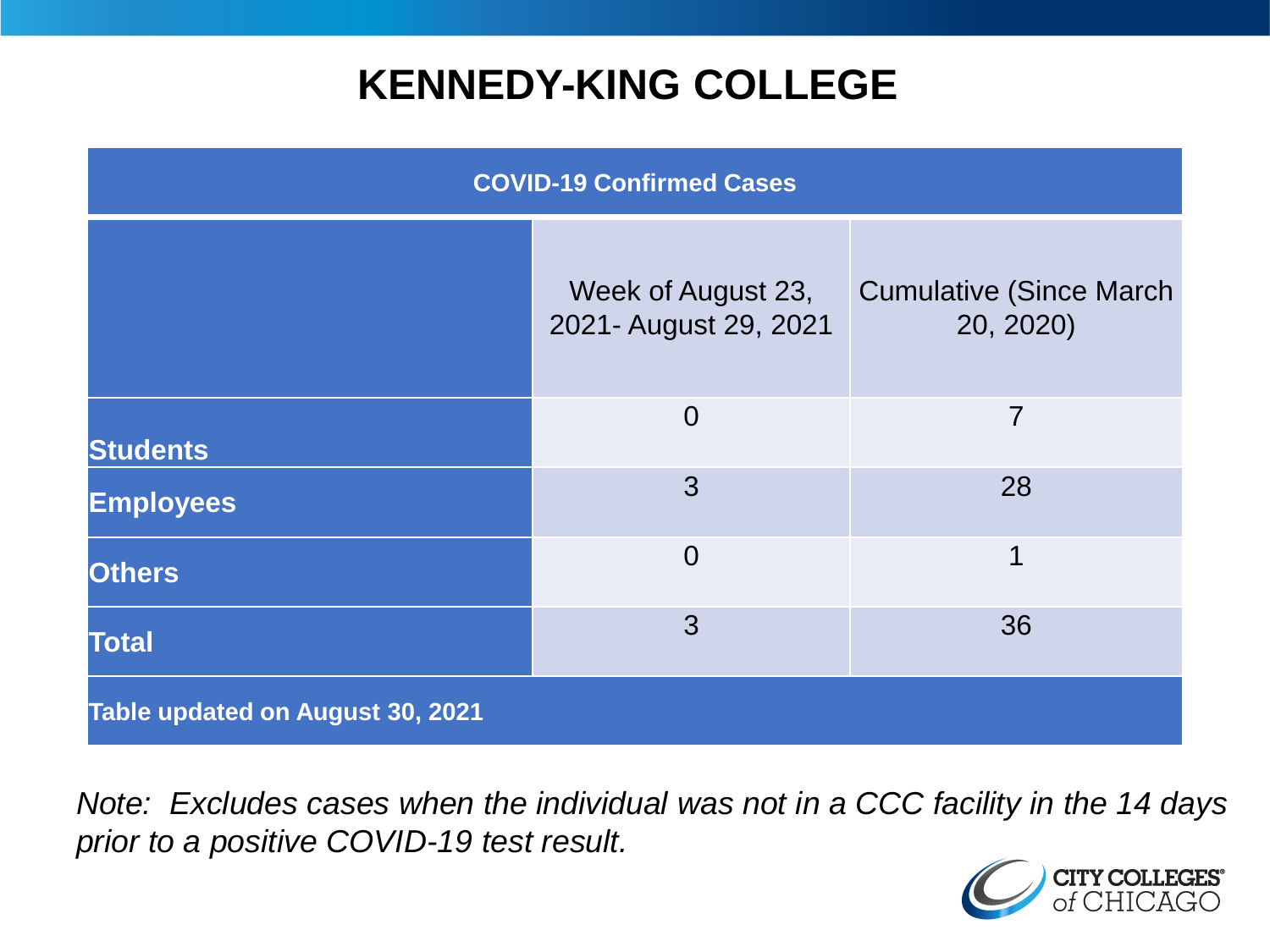# **MALCOLM X COLLEGE**

| <b>COVID-19 Confirmed Cases</b>  |                                             |                                              |
|----------------------------------|---------------------------------------------|----------------------------------------------|
|                                  | Week of August 23,<br>2021- August 29, 2021 | <b>Cumulative (Since March)</b><br>20, 2020) |
| <b>Students</b>                  | $\overline{0}$                              | 21                                           |
| <b>Employees</b>                 | $\overline{0}$                              | 25                                           |
| <b>Others</b>                    | $\overline{0}$                              | $\overline{2}$                               |
| <b>Total</b>                     | $\Omega$                                    | 48                                           |
| Table updated on August 30, 2021 |                                             |                                              |

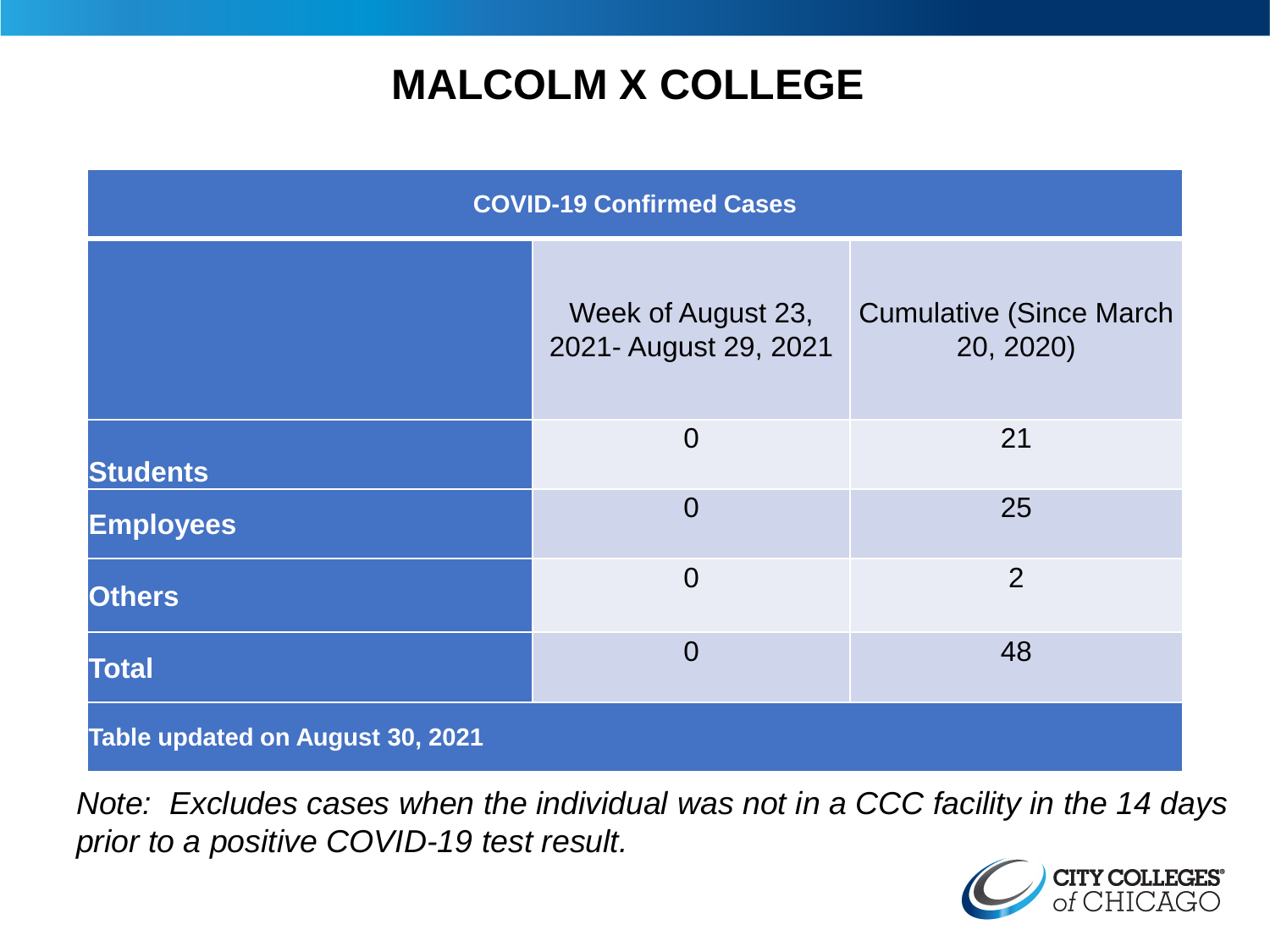# **OLIVE-HARVEY COLLEGE**

| <b>COVID-19 Confirmed Cases</b>  |                                             |                                              |
|----------------------------------|---------------------------------------------|----------------------------------------------|
|                                  | Week of August 23,<br>2021- August 29, 2021 | <b>Cumulative (Since March)</b><br>20, 2020) |
| <b>Students</b>                  | $\overline{0}$                              | 2                                            |
| <b>Employees</b>                 | $\overline{0}$                              | 21                                           |
| <b>Others</b>                    | 1                                           | 3                                            |
| <b>Total</b>                     | 1                                           | 26                                           |
| Table updated on August 30, 2021 |                                             |                                              |

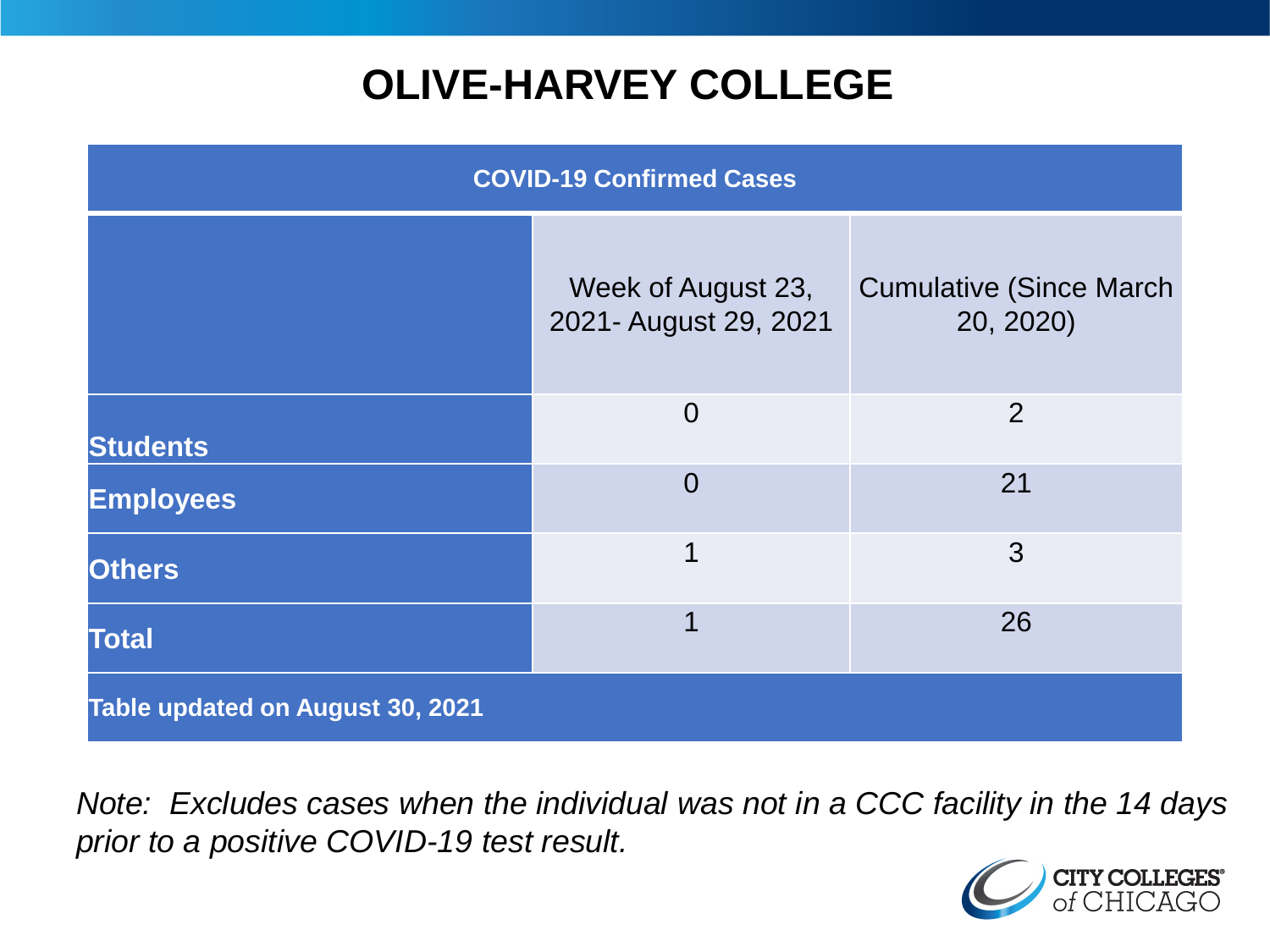### **TRUMAN COLLEGE**

| <b>COVID-19 Confirmed Cases</b>  |                                             |                                              |
|----------------------------------|---------------------------------------------|----------------------------------------------|
|                                  | Week of August 23,<br>2021- August 29, 2021 | <b>Cumulative (Since March)</b><br>20, 2020) |
| <b>Students</b>                  | $\overline{0}$                              | 5                                            |
| <b>Employees</b>                 | $\overline{0}$                              | 18                                           |
| <b>Others</b>                    | $\overline{0}$                              | $\overline{0}$                               |
| <b>Total</b>                     | $\overline{0}$                              | 23                                           |
| Table updated on August 30, 2021 |                                             |                                              |

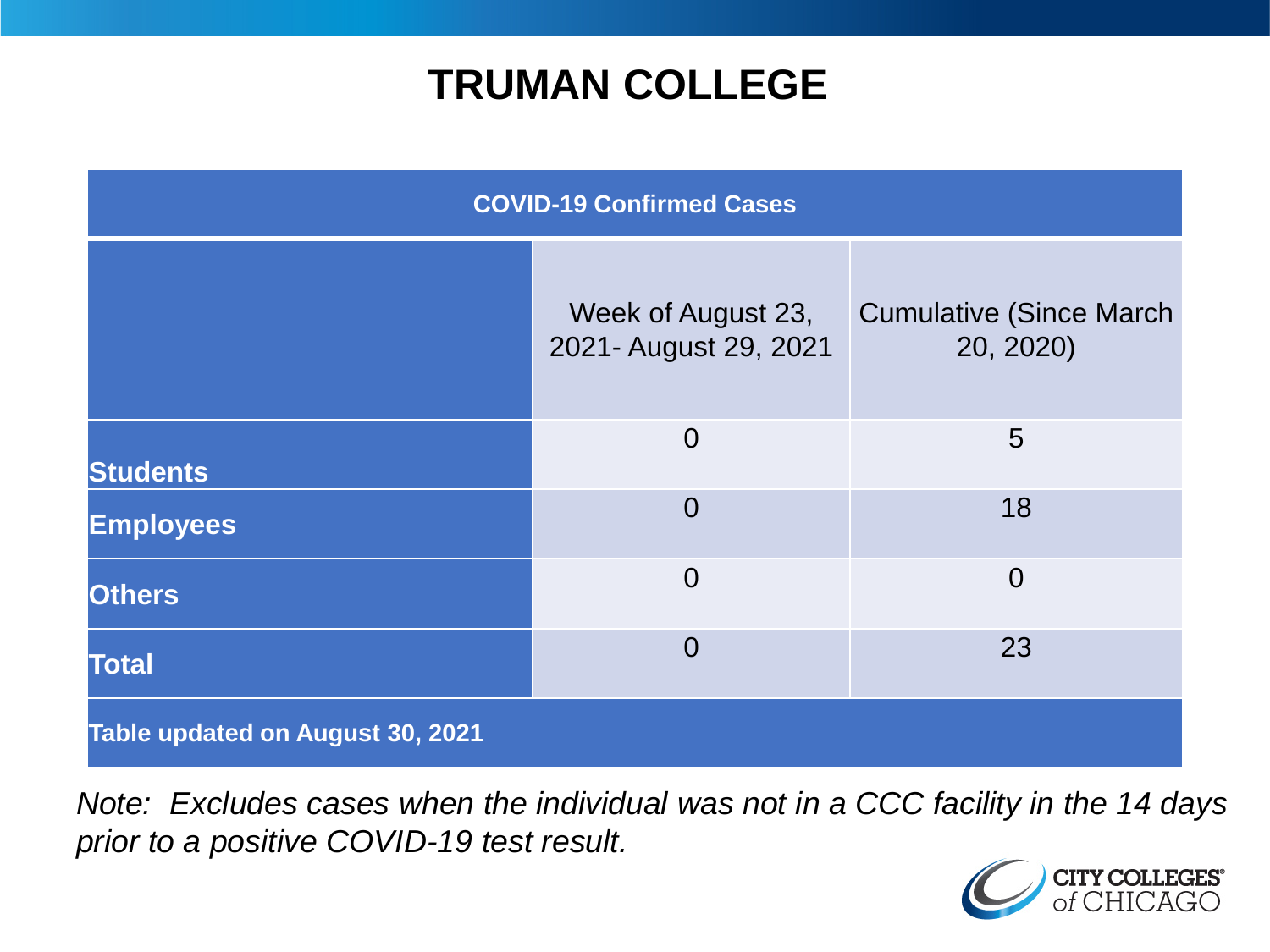### **WRIGHT COLLEGE**

| <b>COVID-19 Confirmed Cases</b>  |                                             |                                              |
|----------------------------------|---------------------------------------------|----------------------------------------------|
|                                  | Week of August 23,<br>2021- August 29, 2021 | <b>Cumulative (Since March)</b><br>20, 2020) |
| <b>Students</b>                  | $\overline{0}$                              | 1                                            |
| <b>Employees</b>                 | $\overline{0}$                              | 17                                           |
| <b>Others</b>                    | $\overline{0}$                              | $\overline{0}$                               |
| <b>Total</b>                     | $\overline{0}$                              | 18                                           |
| Table updated on August 30, 2021 |                                             |                                              |